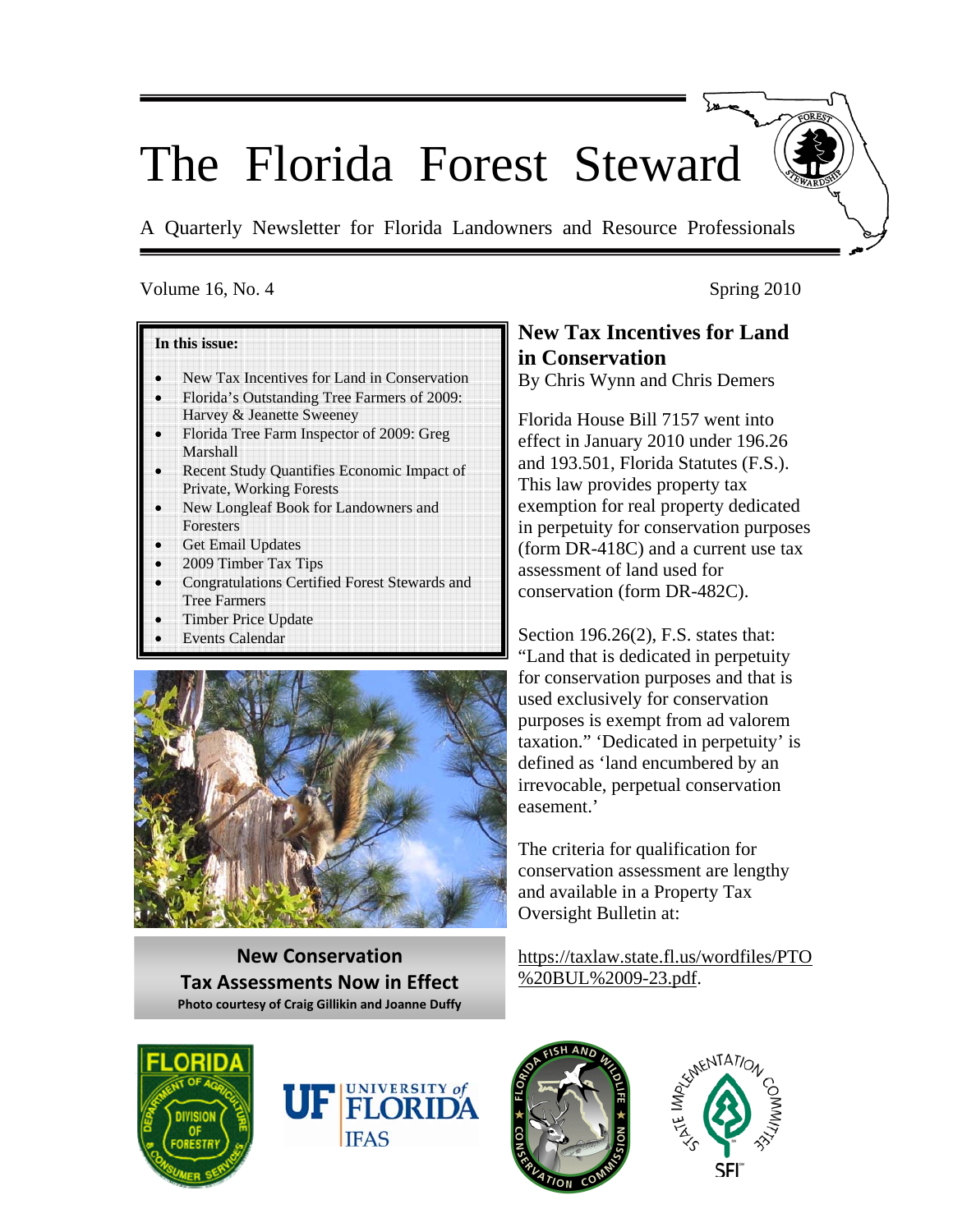Landowners who meet the criteria and wish to apply for this exemption or assessment would need to submit the proper application and all supporting documents to their county property appraiser's office before **March 1st** of each year. The applications are located on the Department of Revenue website under the "Ad Valorem Tax" subheading. Links to forms: http://dor.myflorida.com/dor/forms/2009/d r418cfillable.pdf http://dor.myflorida.com/dor/forms/2009/d r482cfillable.pdf

Contact your county property appraiser's office with specific questions about this new ad valorem tax law.

## **Florida's Outstanding Tree Farmers of 2009: Harvey & Jeanette Sweeney**

By Phil Gornicki, Florida Forestry Association

Harvey Sweeney and his wife, Jeanette are the owners of a 277-acre Tree Farm in



Gadsden County. The property was entered into the American Tree Farm System in 2007. The Sweeney family takes an active role in most of the dayto-day work involved in the proper management of their Tree Farm. This includes tree planting, prescribed burning, trail maintenance, pond restoration and managing food plots. Perhaps above all, the Sweeneys are both interested in learning how to do things better, and sharing their experiences with others. Anyone who has had the privilege of visiting this property can easily see why Harvey & Jeanette Sweeney have earned the Florida 2009 Tree Farmer of the Year Award.

## **Florida Tree Farm Inspector of 2009: Greg Marshall**

By Phil Gornicki, Florida Forestry Association



Greg Marshal (R) with Barry Hartley

It only took three short years of working with the Tree Farm program for Greg Marshall to become the top Tree Farm Inspector in Florida. From the time Greg began working for the Florida Division of Forestry, he felt a special connection to Tree Farm and its commitment to forest conservation, management and sustainability. During the year leading up to his selection as Tree Farm Inspector of the Year Greg conducted 32 Tree Farm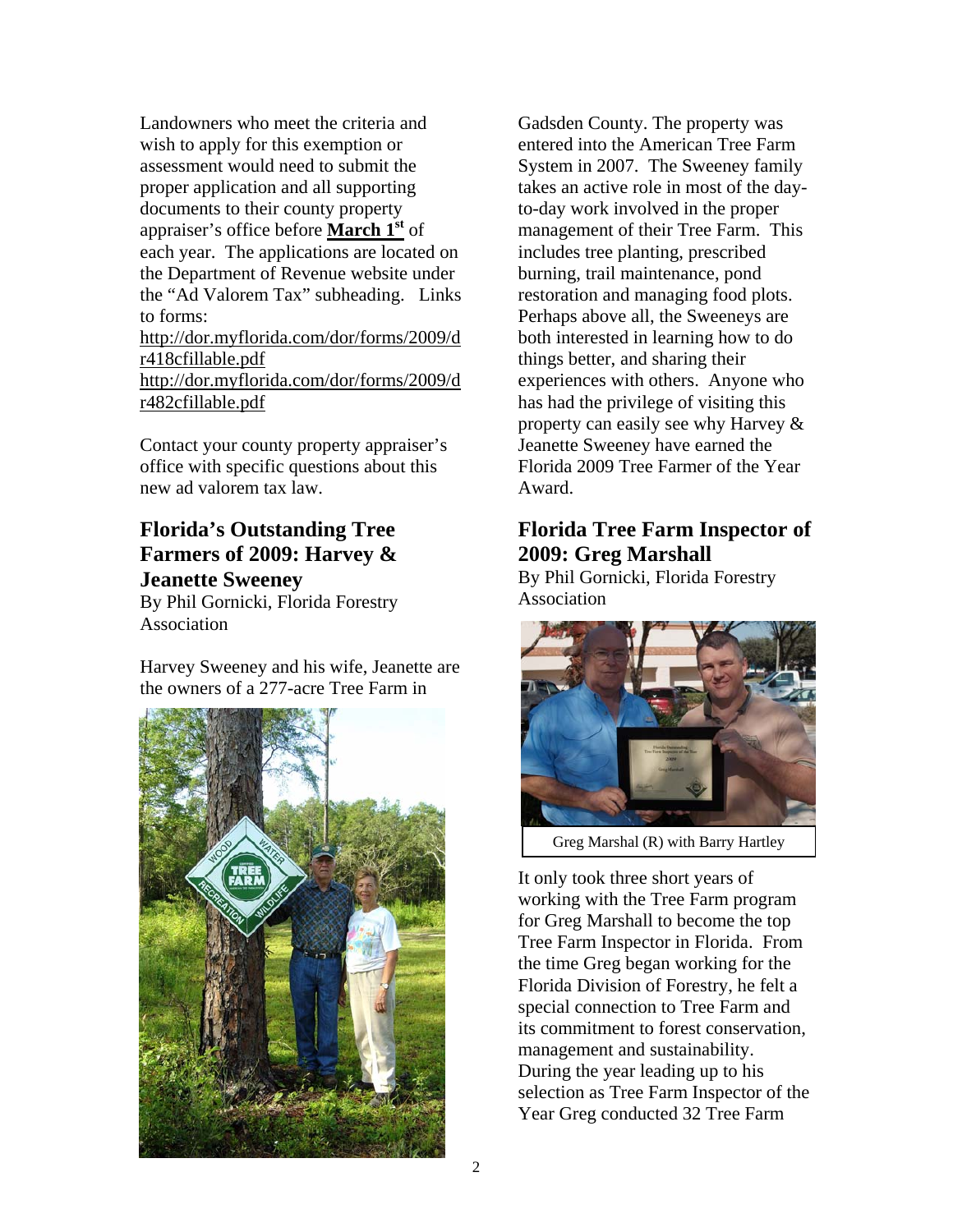inspections, including 13 "initial" inspections aimed at certifying private woodland as new Tree Farm properties and, as if his job as Senior Forester for Gilchrist County doesn't keep him busy enough, Greg has recently accepted the role as Florida Tree Farm District Three Chairman, giving him primary responsibility for Tree Farm activities in the northeastern part of the state.

## **Recent Study Quantifies the Economic Impact of Private, Working Forests**

Forest2Market® and National Alliance of Forest Owners

A recent study, commissioned by the National Alliance of Forest Owners (NAFO) and conducted by Forest2Market®, quantified the economic impact of private, working forests on the U.S. economy. The study concluded that every 1,000 acres of private, working forest creates on average of 8 jobs, \$270,000 in annual payroll, \$9,850 in annual state taxes (income and severance taxes only) and \$733,000 in annual sales.

Results of the study are available using the interactive map on NAFO's website (http://nafoalliance.org/economic-impactreport/).

*Editors' note: The sales numbers used in this report cover all sales generated from wood products flowing from private forest lands in addition to landowner stumpage values. Wood products included mill output (lumber, paper, etc), electricity generation and wood furniture.*

#### **NAFO Contact:**

Dan Whiting, Director of Communications, National Alliance of Forest Owners, 2025 M Street NW, Suite 800, Washington, DC 20036, dwhiting@nafoalliance.org, (202) 367-1222

**Forest2Market Contact:** Suz-Anne Kinney: (704) 357-0110 x21 or suz-anne.kinney@forest2market.com

### **New Longleaf Book for Landowners and Foresters**  University of Georgia Release

Leon Neel's personal history of the development and practice of the Stoddard-Neel approach, *The Art of Managing Longleaf*, is now available from



the University of Georgia Press. The book deals extensively with the longleaf pine ecosystem and also describes the founding of Tall Timbers Research Station near Tallahassee. It is also a capstone to Neel's extraordinary life and achievements as a forester, working in both Florida and Georgia.

Neel, with environmental historians Paul Sutter and Albert Way, will launch the book in Thomasville, Georgia at the Thomasville Historical Society on February 28 at 3:00 pm. Neel will speak, followed by a book signing and a reception. The event is free and open to the public.

## **Get E-mail Updates**

E-mail is the best way to stay current on upcoming programs, news and opportunities for landowners across the state. If you don't receive email updates yet and are interested, simply send your email address to Chris Demers at cdemers@ufl.edu. We usually don't send notifications out more than once or twice a week and we don't share email addresses with anyone.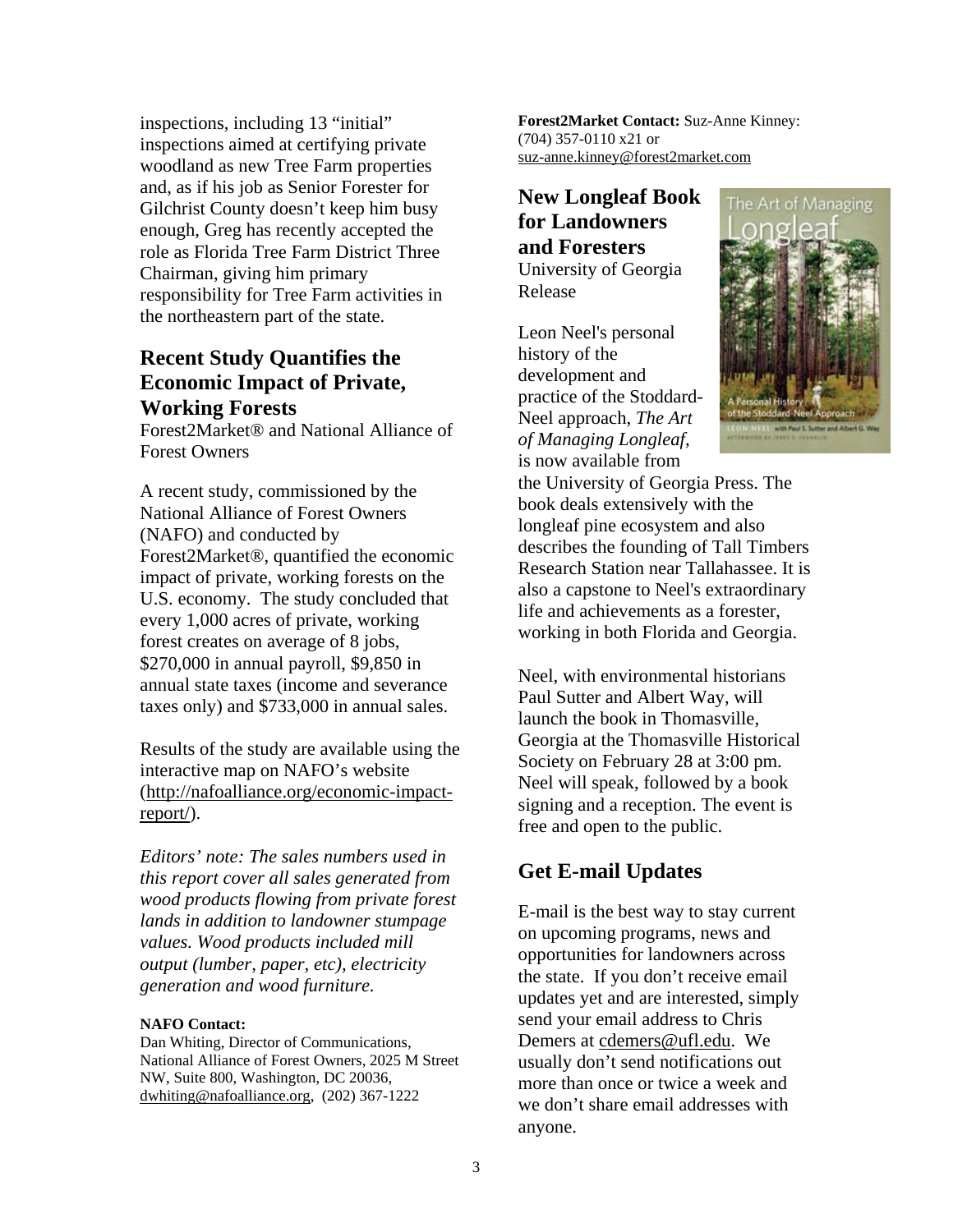## COOPERATIVE FORESTRY TECHNOLOGY UPDATE  $\prod_{i=1}^{\infty} \prod_{j=1}^{\infty} \prod_{j=1}^{\infty} \prod_{j=1}^{\infty}$  U.S. Department of Agriculture

1720 Peachtree Road NW, Atlanta, GA 30309



Forest Service Southern Region

## *Tax Tips for Forest Landowners for the 2009 Tax Year*

*by Linda Wang, Forest Taxation Specialist and John L. Greene, Research Forester, Southern Research Station*

This bulletin summarizes federal income tax information useful to woodland owners in preparing their 2009 tax returns. It is current as of October 1, 2009, and supersedes Management Bulletin R8-MB 132. It should not be construed as legal or accounting advice; consult your legal and tax professionals for advice on your particular tax situation.

#### **IRS Property Categories**

Standing timber may be held as personal use property, investment property, or business property. The tax provisions differ for each category. If you hold timber to produce income but do not actively manage it, you may be an investor. If you actively manage your timber for the regular production of income, you likely hold it for use in a business. It is not difficult to qualify for business use; the characteristics are regularity of activity and production of income (under the passive loss rules, participation in a business may be active or passive; not all of the provisions summarized here apply to passive participants). Holding timber or forest property for personal use–without a profit motive–is a disadvantage tax-wise, because of the limits on deductions. One of the best ways to document that you have a profit motive is in a written management plan.

#### **Selling Timber**

Effective after May 28, 2009, purchasers of timber in a lumpsum sale must report the sale on a Form 1099-S (or equivalent). Pay-as-cut timber sales already were subject to this requirement. In most cases your gain from a sale or disposal of *standing* timber can qualify as a capital gain, under IRC sec. 1221 (timber held as an investment) or sec. 631(b) (timber held for use in a business).

**Example 1**: In 2009, you sold standing timber for \$20,000, lump-sum, with \$2,000 in sale expenses. Your basis in the timber was \$0, because you had recovered it under the reforestation provisions (see below). Your net gain of \$18,000 (\$20,000 – 2,000) is a capital gain. If you hold your woodland as an investment, report the gain on Form 1040, Sched. D; if you hold it for use in a business, report the gain on Form 4797.

In some cases owners who hold timber for use in a business will harvest–or have a contractor harvest– standing timber and sell the *cut products*. In these cases, only gain from the appreciation in value of the standing timber is a capital gain (sec. 631(a); make the election on Form T, Part II). The difference between the value of the standing timber and the value of the cut products is ordinary income.

**Example 2**: In 2009, you hired a contractor to harvest standing

timber from your woodland and sold the cut sawlogs to a mill for \$30,000. You paid \$2,000 in logging costs. You had owned the timber for 10 years for use in a timber-growing business. Your basis in the harvested timber was \$1,000 and its stumpage value was \$23,000 as of Jan. 1, 2009. If you elect to treat the sale as a disposal under sec. 631(a), report the \$22,000 (\$23,000 – 1,000) gain from the appreciation in value of the standing timber as a capital gain on Form 4797, and the  $$6,000$  (\$30,000 – 22,000 – 2,000) gain from the sale of cut products as ordinary income on Form 1040, Sched. C.

Long-term capital gains ordinarily are taxed to individuals at a rate of 15%, although a 0% rate applies to amounts which, when added to a taxpayer's ordinary income, fit under the ceiling for the 15% bracket for ordinary income (\$33,950 for single taxpayers, \$67,900 for married taxpayers filing jointly). The 15% capital gains rate also is available for 1 year, beginning May 22, 2008, to C corporations that held the timber sold or harvested for over 15 years. If you claim a depletion deduction for timber sold or harvested (see below), or if you sold timber lump-sum under sec. 631(b), you must file Form T, Part II.

#### **Installment Sales**

An installment sale involves receiving one or more payments after the year of sale. Installment sales permit the seller to defer taxes or spread gains and taxes over 2 or more years. Timber proceeds remain a capital gain, but real or imputed interest on deferred payments is ordinary income.

**Example 3**: In 2009 you sold timber for \$10,000 (\$8,000 after sale expenses). The buyer paid you \$5,000 in 2009 and \$5,000, plus interest, in 2010. Your gross profit percentage is 80% (\$8,000 / \$10,000). Report \$4,000 (\$5,000 x 80%) in timber capital gains for 2009, using Form 6252.

#### **Timber Basis**

Your basis in purchased timber is the purchase price, plus related expenditures (legal fees and survey costs, for example), separate from the basis of the associated land. For inherited timber, however, your basis is the fair market value of the timber on the donor's date of death, and for timber received as a gift, it is the donor's basis (or the value of the timber if that is less). Your basis in timber sold is subtracted from the sale proceeds to determine the taxable gain (see below), and your basis in the depletion account for damaged timber determines the maximum deduction for a casualty or theft loss (see below). You may establish your timber basis retroactively if you did not do so at the time of acquisition. A professional forester usually can estimate the value and volume of the timber at the time you acquired it.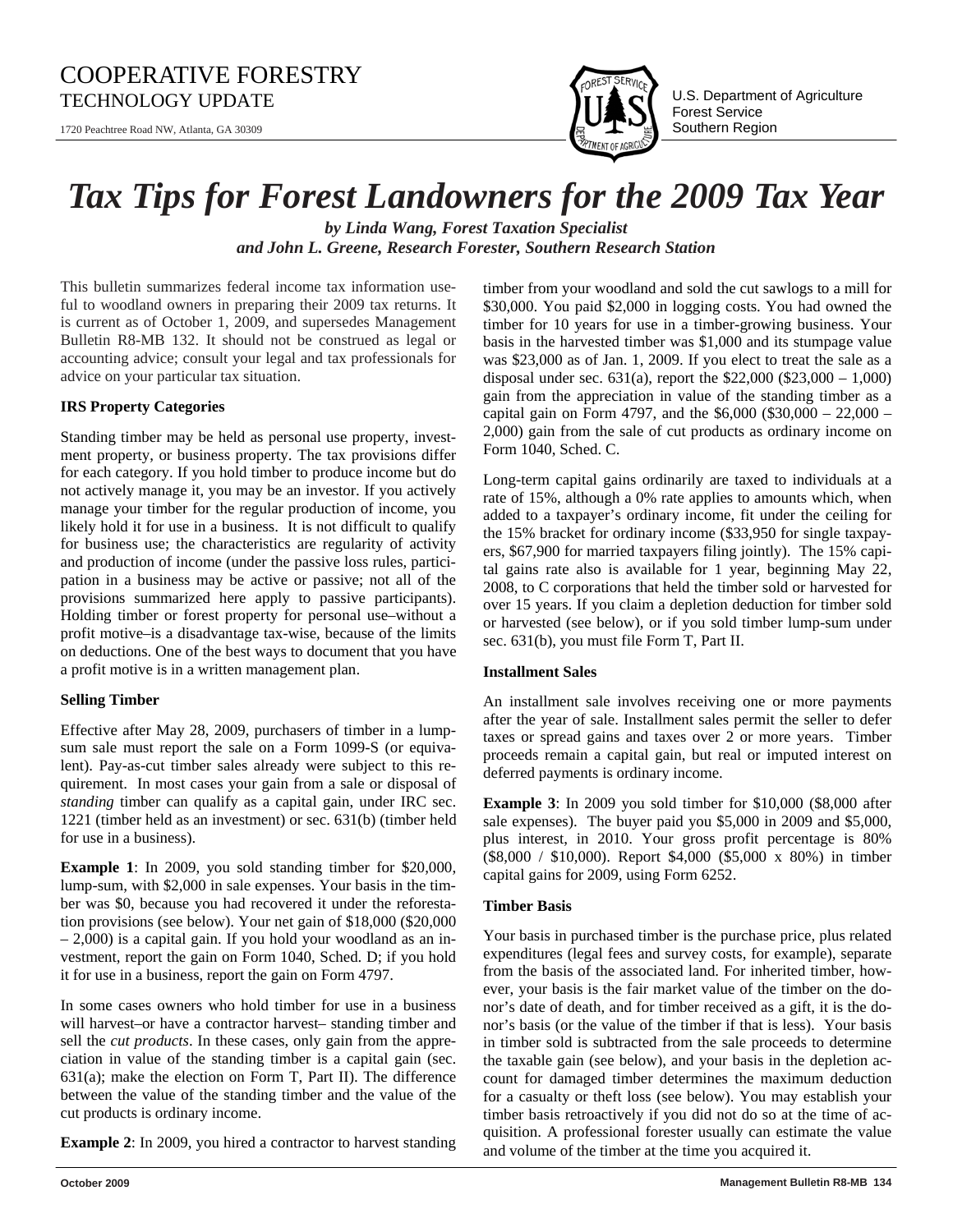**Example 4**: You inherited a 50-acre woodland 10 years ago, but didn't know to establish your timber basis until you sold timber in 2009 and your tax accountant asked for it. You hired a forester, who estimated that on the date of the donor's death, the woodland had 1,000 cords of timber valued at \$25 per cord. Therefore, your timber basis is \$25,000 (\$25 x 1,000). Record your basis in the timber and the land on Form T, Part I.

#### **Timber Management Expenses**

If you hold your woodland as an investment or for use in a business, you can deduct ordinary and necessary management expenses, such as fees paid to a professional forester, or the cost of brush control, thinning, and protecting your timber from fire, insects or disease. If you hold your woodland as an investment, you deduct such management expenses on Form 1040, Sched. A, where they are subject to the 2% of adjusted gross income floor. Because of this, you may prefer to capitalize the expenses instead of deducting them. If you hold your woodland for use in a business, you can deduct management expenses in full on Form 1040, Sched. C (or Sched. F if you are a farmer).

#### **Reforestation Tax Provisions**

Under sec. 194 you can fully recover the cost of establishing or reestablishing timber on your woodland. You can deduct outright the first \$10,000 (\$5,000 for married couples filing separately) per year of such expenses per qualified timber property. Any additional amount can be amortized over 84 months (8 tax years). Costs for both natural and artificial regeneration qualify.

**Example 5:** You spent \$28,000 to reforest your property in 2009. You can deduct \$10,000, plus 1/14th of the remaining \$18,000 (\$1,287) in 2009. In 2010 through 2015 you can deduct 1/7th of \$18,000 (\$2,571), and in 2016 you can deduct the last 1/14th (\$1,287). Take the amortization deduction on Form 4562, Part VI.

#### **Depreciation and the Section 179 Deduction**

You can take deductions for capital expenditures you make for your woodland enterprise, for example timber equipment, machinery, bridges, culverts, temporary roads, or the surfaces of permanent roads. If you hold your woodland for use in a business, sec. 179 permits you to deduct up to \$250,000 of the cost of qualifying property purchased and placed in service during 2009, subject to phase-out and taxable income limitations. Expenditures that cannot be deducted under sec. 179–and all capital expenditures by owners who hold their woodland as an investment–can be depreciated over the property's useful life. For example, logging equipment is depreciated over a 5-year period. A first-year deduction of 50% (bonus depreciation) may be taken for depreciable property purchased and placed in service in 2009.

#### **Cost-share Payments**

If you receive payments from a government cost-share program, you can expect to receive a Form 1099-G. But sec. 126 permits recipients of payments from approved cost-share programs to exclude a calculated part of the payments from their gross income. Approved federal programs include the Forest Health Protection Program (to combat Southern Pine Beetle, western bark beetle, forest diseases, and forest invasive plants, approved August 10, 2009, retroactive to prior years), the Conservation Reserve Program (CRP), Environmental Quality Incentives Program (EQIP), Wildlife Habitat Incentives Program (WHIP), and Wetlands Reserve Program (WRP). Some state programs also qualify. The excludable portion is the present value of the larger of \$2.50 per

acre or 10% of the average annual income from the property over the last 3 years.

**Example 6:** You received a 1099-G showing that you received a \$4,000 cost-share from the Southern Pine Beetle cost-share program for your 100-acre tract in 2009. If you didn't have income from the property in the last 3 years, your maximum exclusion is \$3,275 (\$2.50 x 100 acres / 7.63%; the interest rate is from the Farm Credit System bank). If you had \$12,000 income from the property, your maximum exclusion is \$5,242 (10% x (\$12,000/3) / 7.63%)). Attach a statement to your tax return describing the cost-share program and your exclusion calculations.

#### **Timber Casualty Losses**

A timber loss from a casualty–a sudden, unusual, and unexpected event such as a fire or severe storm–can result in a tax deduction or a taxable gain. The deduction is the lesser of the decrease in value caused by the casualty or your basis in your timber depletion account. A competent appraisal is required.

**Example 7:** In 2009 a fire reduced the value of the timber on your woodland from \$9,000 to \$4,000. Your basis in the timber was \$2,000. Your casualty deduction is limited to \$2,000 because your basis in the timber depletion account is less than the decrease in its value.

File Form 4684, Section B, for the loss and adjust your timber basis on Form T, Part II.

**Example 8:** A salvage sale of the damaged timber netted you \$2,000 over expenses. Since the loss deduction reduced your basis in the timber to \$0, you have a gain of \$2,000. But, you can defer recognition of the gain if you use it to purchase qualifying replacement property (including reforestation) within the allowable replacement period (2 years for a casualty).

#### **Timber Depletion**

Timber depletion is a measure of your investment in timber sold. Calculate the taxable amount of income from a timber sale by subtracting the timber depletion deduction and sale expenses from the gross sale proceeds. Calculate your depletion deduction by dividing the total basis in the depletion account by the total volume of timber (the depletion unit) then multiplying by the number of units sold.

**Example 9**: Your woodland carries 300 tons of sawtimber with an adjusted basis of \$9,000. You sold 150 tons of the sawtimber in 2009. Your depletion unit is \$30 per ton (\$9,000 / 300 tons) and your depletion deduction is \$4,500 (\$30 x 150 tons). Report the adjustment in your timber basis in Form T, Part II.

The U.S. Department of Agriculture (USDA) prohibits discrimination in all its programs and activities on the basis of race, color, national origin, age, disability, and where applicable, sex, marital status, familial status, parental status, religion, sexual orientation, genetic information, political beliefs, reprisal, or because all or a part of an individual's income is derived from any public assistance program. (Not all prohibited bases apply to allprograms.) Persons with disabilities who require alternative means for communication of program information (Braille, large print, audiotape, etc.) should contact USDA's TARGET Center at (202) 720- 2600 (voice and TDD). To file a complaint of discrimination write to USDA, Director, Office of Civil Rights, 1400 Independence Avenue, S.W., Washington, D.C. 20250-9410 or call (800) 795-3272 (voice) or (202) 720-6382 (TDD). USDA is an equal opportunity provider and employer.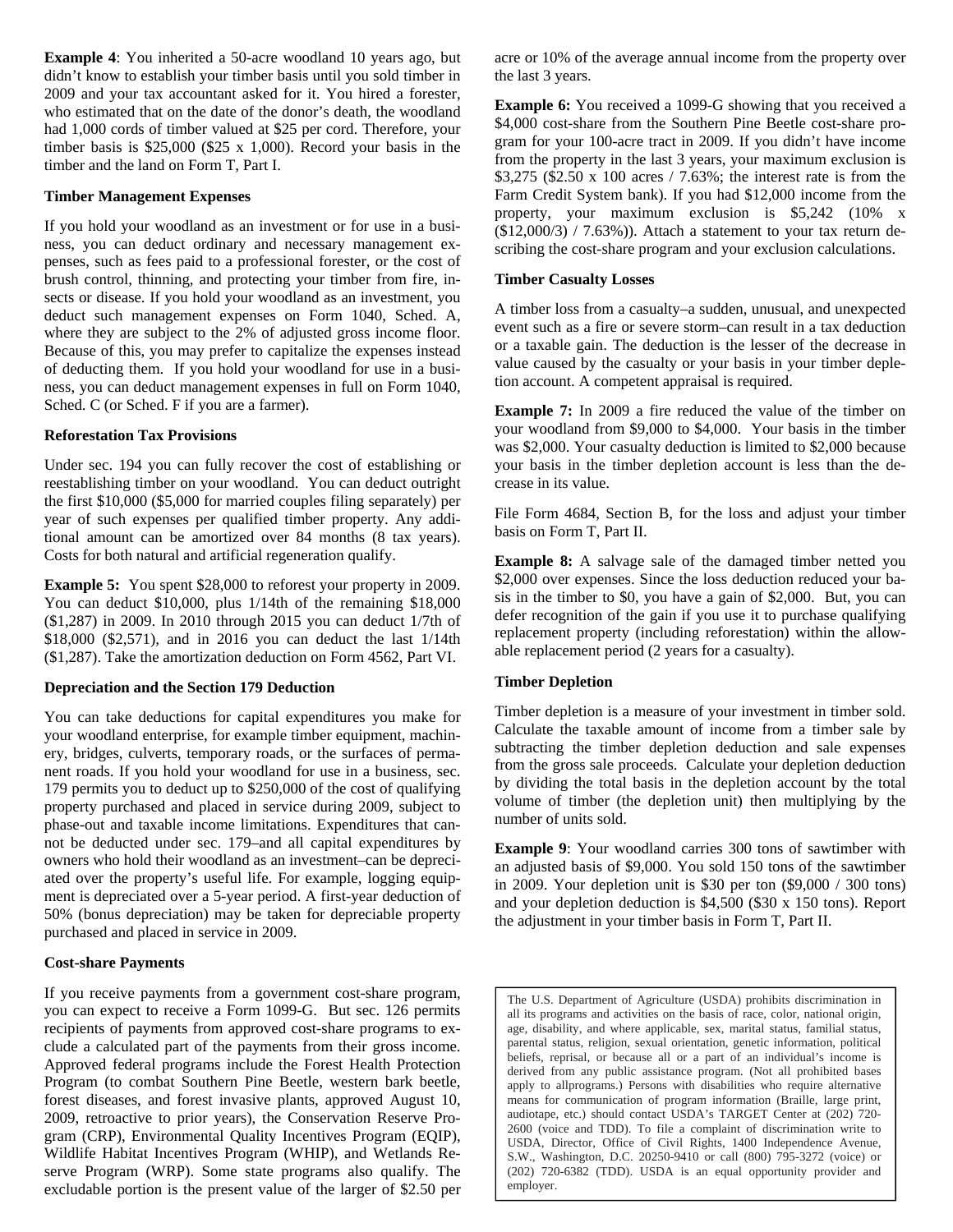## **Congratulations Certified Forest Stewards and Tree Farmers!**



Henry and Celesta Hagin (center) with Joe Gocsik (L) and Carrie Kotal (R), Hillsborough County



The Begue Family, Holmes County

#### Not Shown:

**Freddie Anderson**  Tree Farmer, Nassau County

**Sandra Boyett**  Tree Farmer, Nassau County

**Maynard Nighbert**  Tree Farmer, Nassau County



Clifford S. Varnadore (L) with Geoff Cummings, Bay County



Certified Stewards and neighbors, Duffy Roesh and Ray Thornton (R) with Mark Asleson, Ray Holzaepfel and John Holzaepfel (L), Sumter County



Coldwater LLC (L-R): Mark Sweeney, Iris Bell, Sofia Ritter, Michael Ritter (holding Sofia), Natalia Ritter, and Jeremy Hebb; Santa Rosa County

**For more information about becoming a Certified Forest Steward or Tree Farmer, call your County Forester or learn about these programs at: http://www.fl-dof.com/forest\_management/cfa\_steward\_index.html http://www.floridaforest.org/tree\_farm.php** 



David Walls, Tree Farmer, Baker County



Hatcher Farms, Jackson County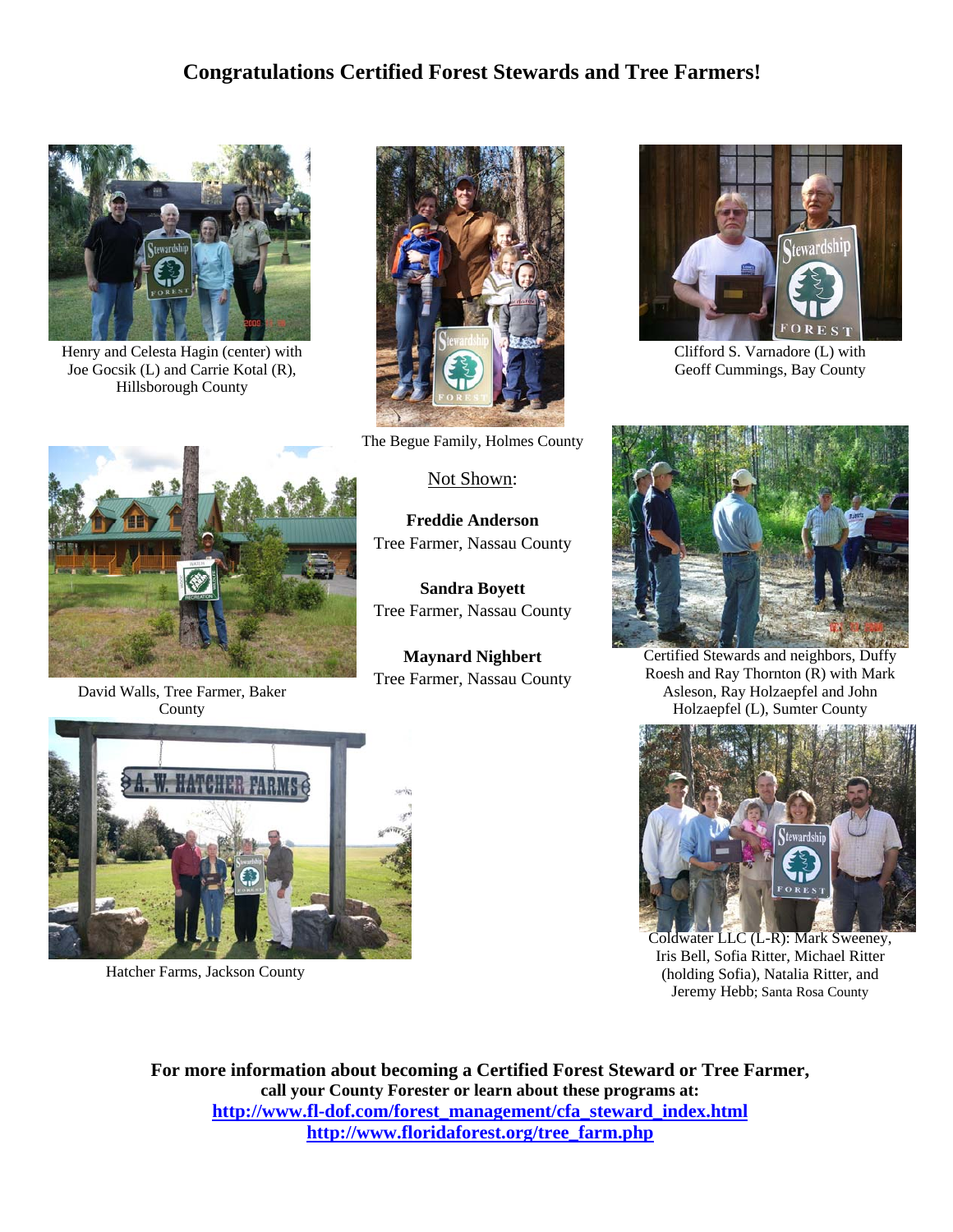## **Timber Price Update**

The timber pricing information below is useful for observing trends over time, but does not necessarily reflect current conditions at a particular location. Landowners considering a timber sale are advised to solicit the services of a consulting forester to obtain current local market conditions. Note that price ranges per ton for each product are also included.

Stumpage price ranges reported across Florida in the **4th Quarter 2009** Timber Mart-South (TMS) report were:

- Pine pulpwood: \$21 \$29/cord (\$8 \$11/ton),  $\uparrow$  (from average 3<sup>rd</sup> Quarter 2009 prices)
- Pine C-N-S: \$32 \$48/cord (\$12 \$18/ton), same
- Pine sawtimber: \$57 \$82/cord (\$21 \$31/ton), ↓
- Pine plylogs: \$63 \$130/cord (\$23 \$49/ton), ↑
- Pine power poles: \$118 \$148/cord (\$47 \$55/ton), ↓
- Hardwood pulpwood:  $$14 $27/c$ ord ( $$5 $9/t$ on),  $\uparrow$

## **Trend Report**

Have we hit bottom yet? Yes and no. On the up side, paper and paperboard prices have been recovering, hence slightly improved pulpwood prices as of late. Growing biomass demand has somewhat improved chip-n-saw prices, which, on average across the Southern region, were up slightly this quarter. Indicators for pine sawtimber, however, remain dismal. On top of the already poor housing construction and related demand, holiday curtailments compounded the problems for sawtimber prices this quarter.